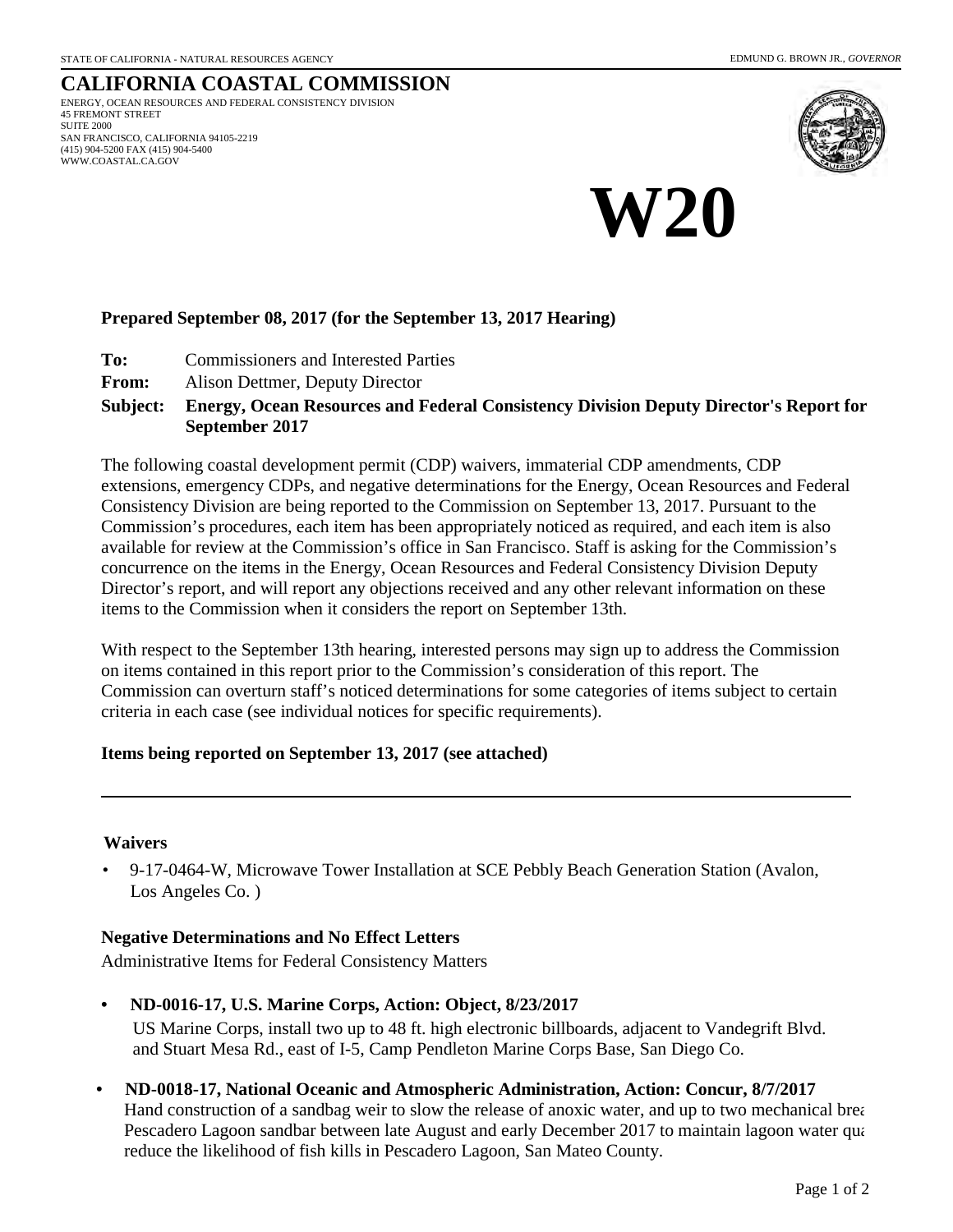**• ND-0022-17, Department of the Navy, Action: Concur, 8/30/2017**

Repair eroded section of Laguna Road embankment adjacent to Mugu Lagoon, Naval Base Ventura County, Point Mugu, Ventura County

**• ND-0023-17, Department of the Navy, Action: Concur, 9/5/2017**

Repair, replace, and upgrade storm drain pipelines and catch basins, and repair eroded slopes along Cabrillo Memorial Drive near Building A44 at Naval Base Point Loma, San Diego County.

- **NE-0007-17, Corps of Engineers, San Francisco District, Action: Concur, 8/10/2017** City of San Francisco Recreation and Park Dept., disposal offshore of San Francisco at the SF Channel Bar dredge disposal site SF-8 of 7019 cu. yds. of material dredged from the S.F. Marina West Basin (in BCDC's jurisdiction). Disposal site is in the eastern portion of SF-8 (just inside the 3 mile limit of state waters)
- **NE-0008-17, Corps of Engineers, San Francisco District, Action: Concur, 8/29/2017** Phillips66, Disposal of 3561 cu. yds. of material dredged at the San Francisco Bay Area Refinery at offshore disposal site SF-8, San Francisco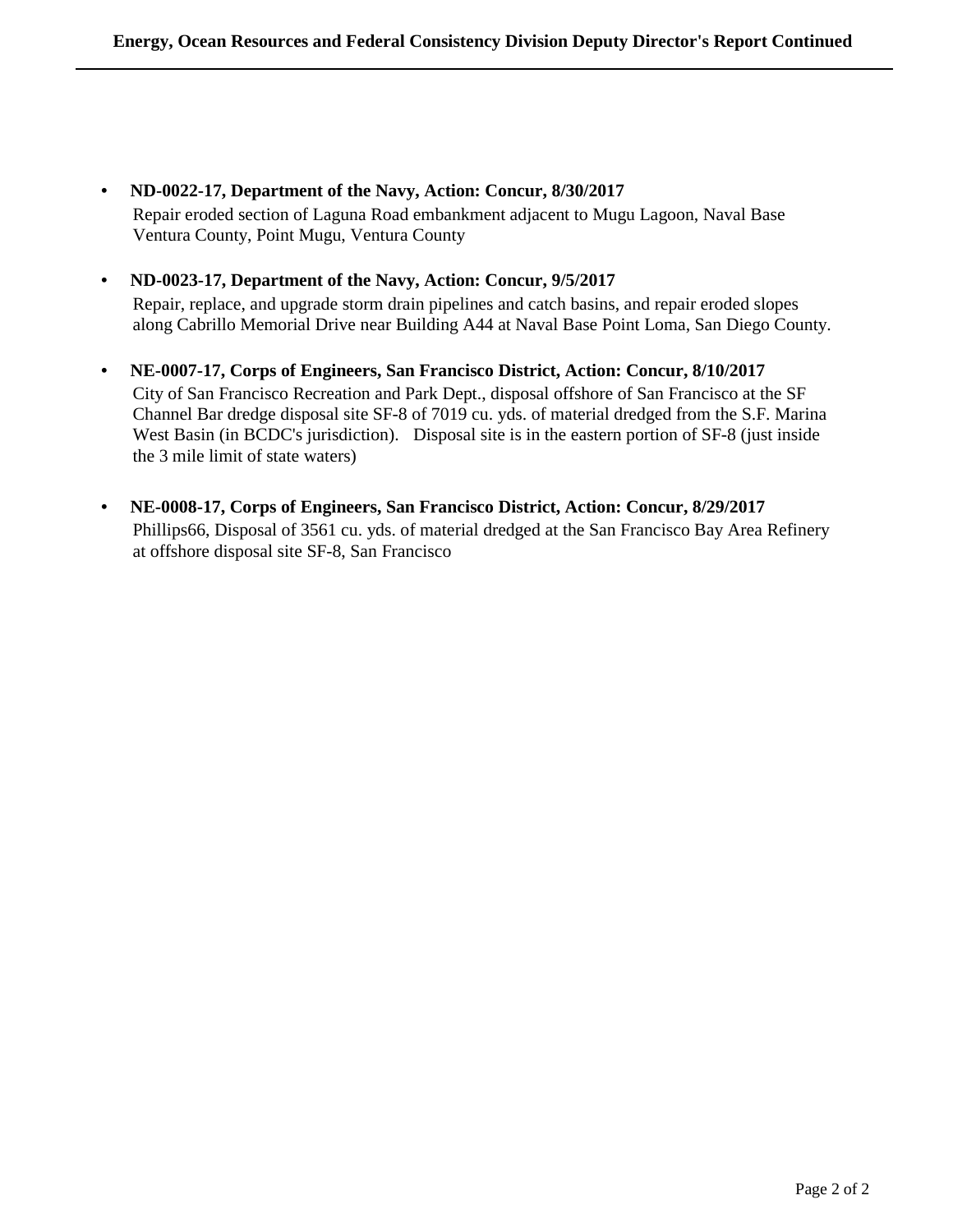**CALIFORNIA COASTAL COMMISSION** ENERGY, OCEAN RESOURCES AND FEDERAL CONSISTENCY DIVISION 45 FREMONT STREET SUITE 2000 PH (415) 904-5200 FAX (415) 904-5400  [WWW.COASTAL.CA.GOV](http://www.coastal.ca.gov/)



September 6, 2017

## **Coastal Development Permit De Minimis Waiver Coastal Act Section 30624.7**

Based on the project plans and information provided in your permit application for the development described below, the Executive Director of the Coastal Commission hereby waives the requirement for a Coastal Development Permit pursuant to Section 13238.1, Title 14, California Code of Regulations. If, at a later date, this information is found to be incorrect or the plans revised, this decision will become invalid; and, any development occurring must cease until a coastal development permit is obtained or any discrepancy is resolved in writing.

**Waiver**: 9-17-0464-W

**Applicant**: Southern California Edison

**Location**: 1 Pebbly Beach Rd., Avalon (Los Angeles County) (APN: 7480-045-801)

**Proposed Development**: Construction of a new 100 foot tall, three-legged, self-supporting lattice tower at Pebbly Beach Generation Station (PBGS), on the southeastern shore of Santa Catalina Island.

Southern California Edison (SCE) proposes to install the tower in order to support microwave (MW) communications equipment that would allow the PBGS to connect directly to the SCE backbone network on the mainland. The new MW communications system would support the basic operation of the PBGS, providing additional bandwidth needed to accommodate technological upgrades, increased automation, and migration to cloud-based services, which have saturated the existing bandwidth of existing, leased communications services provided by AT&T. The tower and associated MW communications system would also address existing reliability problems, including the loss of communications services during emergencies, which could affect the safe and reliable operation of the plant.

The tower would be installed on a concrete slab foundation (23-ft x 23-ft x 4-ft deep) within the grounds of the PBGS, immediately adjacent to and inland of the existing main operations building. Construction of the foundation would require asphalt removal and excavation within a previouslypaved area. The equipment to be installed on the tower includes six parabolic microwave antennae from eight to twelve feet in diameter. The 100-foot tower height is necessary in order to provide clearance above the existing buildings and to provide sufficient spacing for the efficient operation of the antennae (e.g., need at least 30-ft spacing between the upper and lower dishes to allow MW transmission over water). SCE anticipates beginning construction in May 2018, and continuing for approximately three months.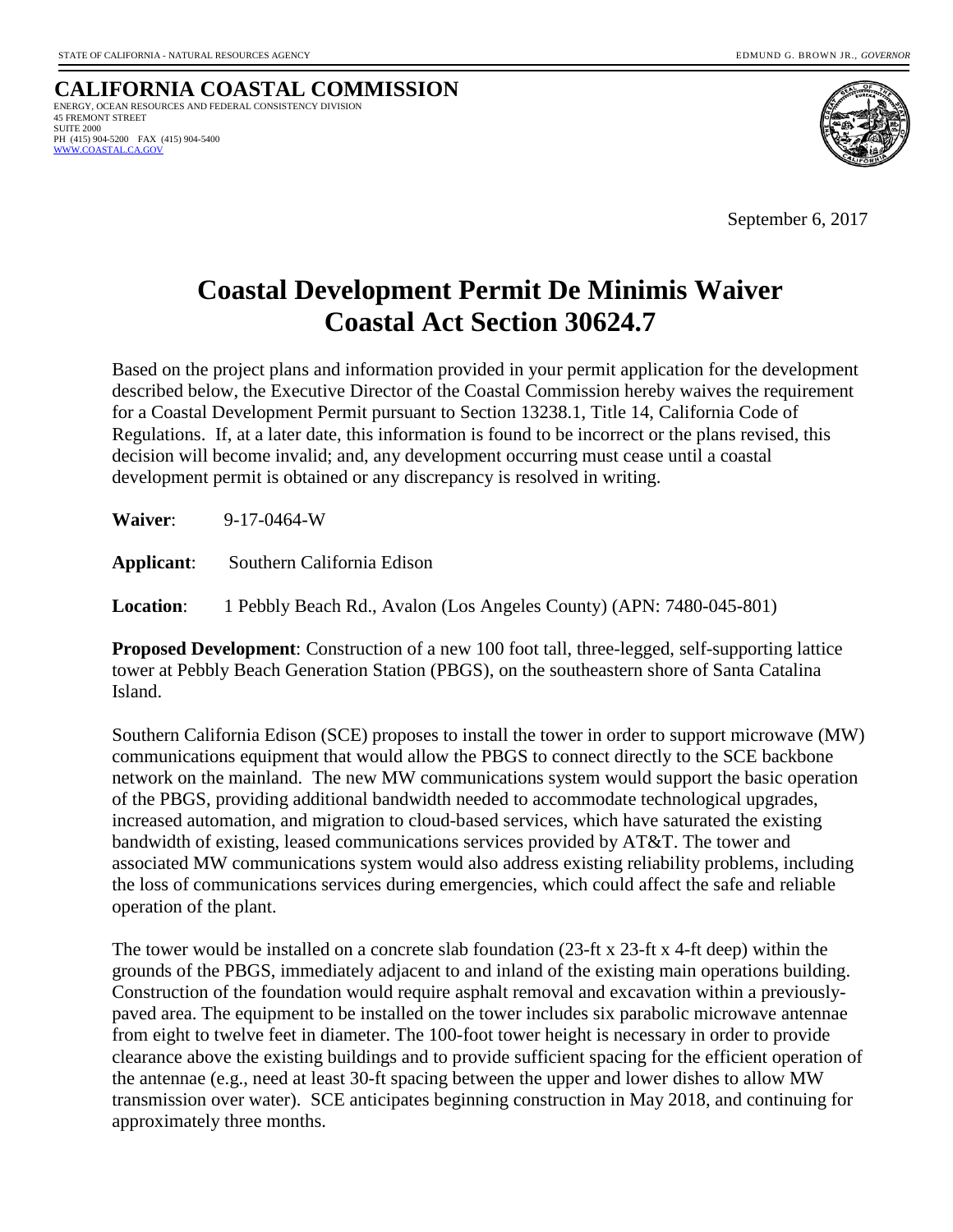**Rationale**: For the following reasons, the proposed development will not adversely impact coastal resources, public access, or public recreation opportunities, and is consistent with past Commission actions in the area and Chapter Three policies of the Coastal Act:

- Biological Resources & Water Quality: The proposed tower would be installed in a paved area on the power plant site, avoiding all existing habitats and vegetation. The lattice tower could introduce new perching locations for raptors, but no sensitive species are known to occur in the surrounding area that could be adversely affected by increased predation. Standard erosion control and spill prevention BMPs would be employed during construction to minimize the potential for stormwater runoff and impacts to water quality.
- Visual Resources: The proposed tower would be set back approximately 215 feet from the shoreline, and would not be visible from the commercial district of Avalon or other frequently-visited portions of Catalina Island. The tower would be visible from a scenic overlook located along Wrigley Road (upland route connecting Pebbly Beach with Avalon), approximately 250 feet above Pebbly Beach, but would not obstruct views of the ocean and would match the industrial character of the PBGS site. The metal frame of the tower would be galvanized to minimize glare.
- Public Access: The tower would be installed within the PBGS grounds and would not cause road closures or any other restrictions on public access in the area.
- Hazards: The tower is designed to meet California Building Codes standards for resistance to groundshaking during an earthquake, and would be located in an area of low liquefaction risk. Due to the project site elevation (+17 to 19 feet above mean sea level) and position (215 feet inland), the tower would not be at risk of coastal erosion and is unlikely to be subject to flooding or wave run-up during its 60-year design life, and would not require the construction of shoreline protective devices to ensure its stability and structural integrity.

This waiver will not become effective until reported to the Commission at its September 13, 2017 meeting in Cambria, and the site of the proposed development has been appropriately noticed, pursuant to 13054(b) of the California Code of Regulations. The Notice of Pending Permit shall remain posted at the site until the waiver has been validated and no less than seven days prior to the Commission hearing. If four (4) Commissioners object to this waiver of permit requirements, a coastal development permit will be required.

Sincerely,

John Ainsworth Executive Director

Oseph,

Joseph Street Senior Environmental Scientist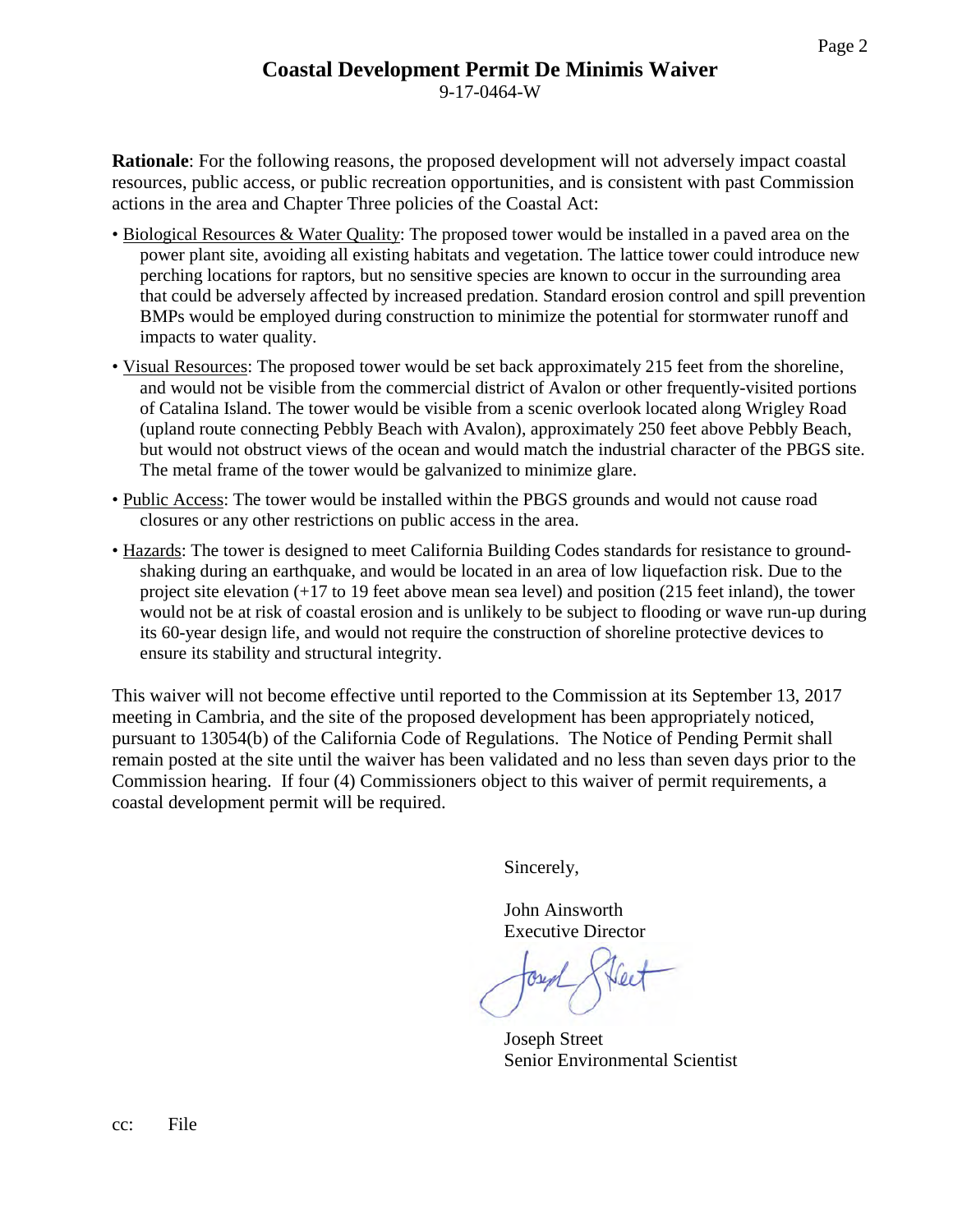**45 FREMONT STREET, SUITE 2000 SAN FRANCISCO, CA 94105-2219 VOICE AND TDD (415) 904-5200**

**CALIFORNIA COASTAL COMMISSION**

August 23, 2017

D. F. Levi, Head Environmental Conservation Marine Corps Installations West Marine Corps Base Box 555008 Camp Pendleton, CA 92055-5010

Attn: Matthew Lorne

#### Re: **ND-0016-17**, U.S. Marine Corps Negative Determination, Installation of Two Billboards on Marine Corps Base Camp Pendleton, San Diego Co.

Dear D. F. Levi:

The Coastal Commission staff has reviewed the above-referenced negative determination for the installation of two 48 ft. high billboard signs east of I-5 on Marine Corps Base Camp Pendleton. While the billboard signs would be located on federal land, they would be highly visible from the heavily accessed and scenically important I-5 public transportation corridor and would result in a significant visual intrusion on public views from the corridor. The Commission has historically considered effects on scenic public views from I-5, both on the east and west sides of the freeway, to constitute an "effect on a coastal resource." The Commission has also historically raised concerns over large freestanding freeway signs in other segments of I-5 throughout San Diego County, and has expended considerable planning efforts County-wide in an effort to minimize visual blight from freeway advertising signs. Attached to this letter you will find excerpts from the Commission's findings on a Local Coastal Program (LCP) amendment in Carlsbad, which specifically addressed freeway advertising signs in Carlsbad. The full text of those findings can be found at this link from the Commission's website:

<https://documents.coastal.ca.gov/reports/2015/1/W27b-1-2015.pdf>

The essence of that action was that the Commission was concerned over proliferation of signs along the I-5 corridor. Moreover, given that the views from I-5 on Camp Pendleton are generally *more* scenic and natural than views from I-5 elsewhere in the County, such concerns can be considered relevant to the subject billboard signs proposed for Camp Pendleton.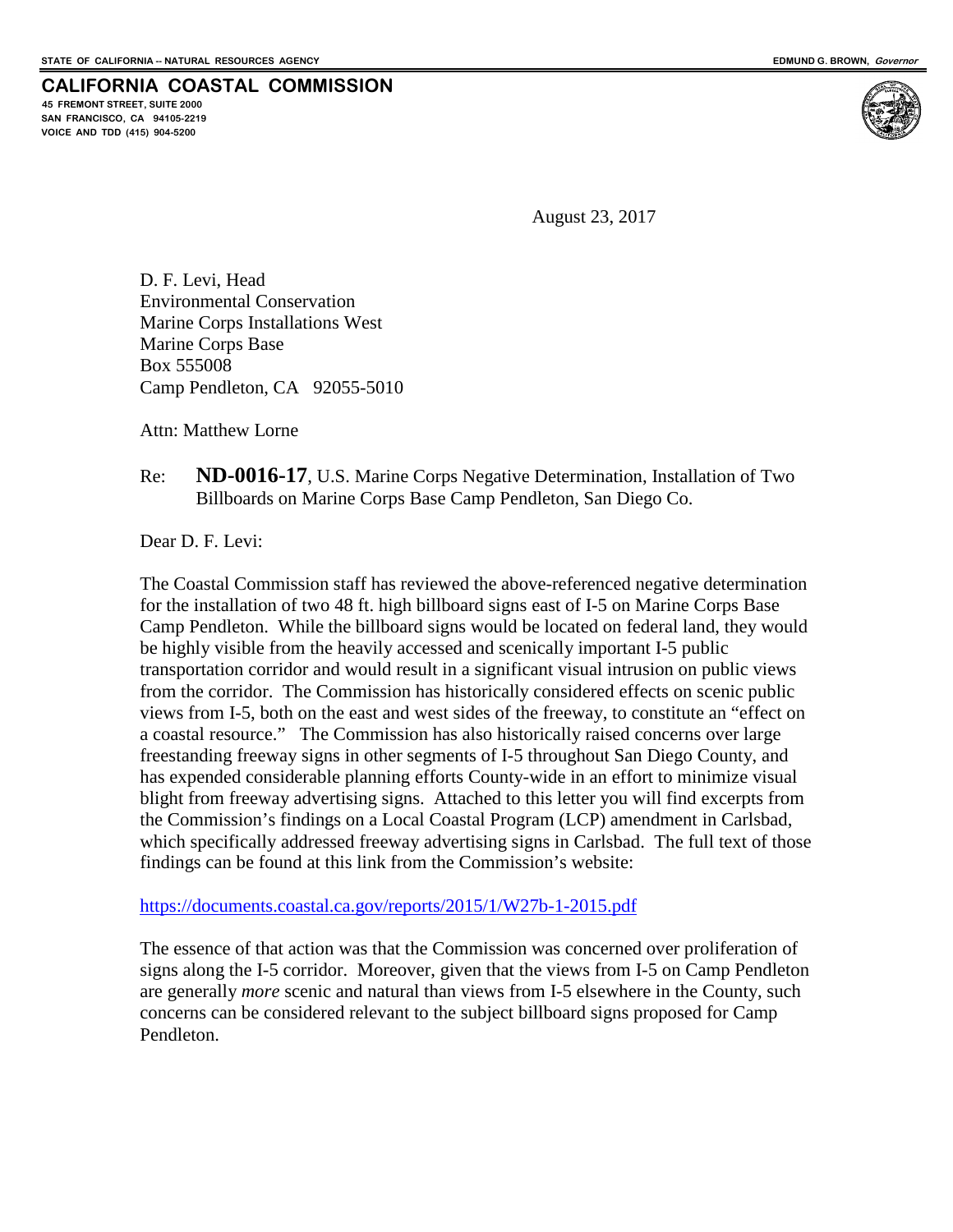ND-0016-17 (USMC, Billboard Signs) Page 2

We do not disagree with the remainder of the Marine Corps' conclusions in the negative determination concerning the lack of adverse effects of the proposed signs on land use, air quality, environmentally sensitive habitat, and water quality. However we would take issue with the statement that the visual effects of the signs "will be consistent with existing conditions since they are in or adjacent to developed portions of…" Camp Pendleton.

We have requested visual simulations from your staff, which have been provided. These simulations reinforce our initial concerns, which were that, given the height of the signs, their locations, and their freestanding nature, they are not consistent with the character of the surrounding areas in which they are proposed, and cannot be considered to "not affect" significant scenic coastal resources. We are therefore requesting that the Marine Corps submit a consistency determination for this activity, which analyzes the activity's consistency to the maximum extent practicable with Section 30251 of the Coastal Act. Section 30251 provides, in relevant part:

*The scenic and visual qualities of coastal areas shall be considered and protected as a resource of public importance. Permitted development shall be sited and designed to protect views to and along the ocean and scenic coastal areas, to minimize the alteration of natural land forms, to be visually compatible with the character of surrounding areas, and, where feasible, to restore and enhance visual quality in visually degraded areas.*

In conclusion, the Commission staff **disagrees** that the proposed billboard signs would not adversely affect coastal zone resources. We therefore **object** to your negative determination made pursuant to 15 CFR Section 930.35 of the NOAA implementing regulations. Please contact Mark Delaplaine of the Commission staff at (415) 904-5289 if you have any questions regarding this matter.

Sincerely,

nav<sup>ik</sup>

 (for) JOHN AINSWORTH Executive Director

Attachment

cc: San Diego District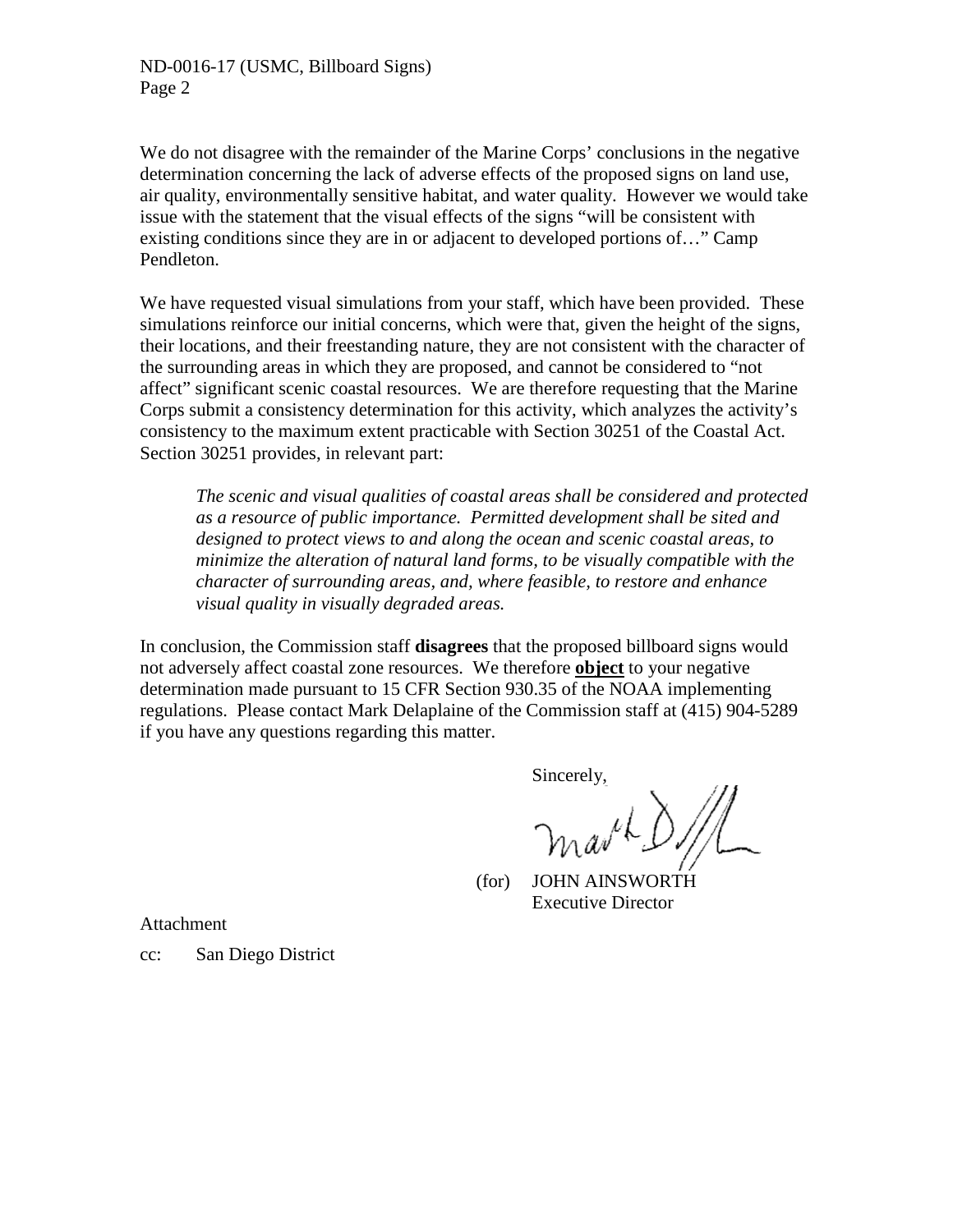#### **Attachment – Excerpts, CCC findings, Carlsbad LCP Amendment LCP-6-CII-14-0597-1 (Car Country Initiatives 2 and 4)**

#### Page 3

The I-5 freeway in San Diego County is a major coastal access link and scenic corridor with dramatic ocean views; it has been listed by Caltrans as an eligible state scenic highway and it is bounded by significantly less freeway-oriented signage than is evident in other neighboring counties. Although there are no ocean views immediately visible adjacent to Car Country, Agua Hedionda Lagoon is located less than one mile north of the northern boundary (Cannon Road) of Car Country and is soon visible from the I-5 freeway when driving northbound past Car Country. Additionally, Cannon Road is a major coastal access route and provides for views of Agua Hedionda Lagoon around the intersection of Car Country Drive. The proposed Sign Standards have the potential to: increase the number of tall freestanding franchise (dealership) signs, add up to six entry monument signs around the Car Country perimeter entrances, add four wayfinding signs within the Car Country Specific Plan area, add onsite directional signs for each franchise, and increase the height of the freeway-facing regional commercial sign from 35 feet to 50 feet.

#### … Page 4

LUP Policies 8-1 and 8-5 set forth that existing views should be maintained and that tall freestanding signs shall not be allowed within the Mello II segment of the City. Additionally, north San Diego County has a distinct absence of tall freestanding signs or billboards, particularly along the I-5 freeway. The existing freeway-oriented, Car Country freestanding sign is a rare exception; although the current sign (at 35 feet in height) is at least below the height of adjacent trees and consistent with the height of the surrounding buildings. Furthermore, all the existing LCPs in San Diego County contain policies that either prohibit, or limit in height (to less than the existing 35 foot tall Car Country freestanding sign) tall freestanding, freeway-oriented signs, which has been highly effective in maintaining the I-5's scenic qualities. There are a number of hotels and other commercial uses adjacent to the I-5 freeway that currently rely on large wall signs for visibility from the freeway, but if an even higher (i.e. 50 foot) freeway oriented, freestanding sign is approved for Car Country, it would establish an adverse precedent leading to future proposals for tall freestanding, freewayoriented, signs for other hotels/commercial uses. Finally, the City's and proponents' rationale for the proposed increase in height of the freeway-oriented, freestanding sign for Car Country is that its visibility to southbound traffic is sometimes obscured by the central median vegetation. However, based on multiple trips along this corridor and staff's site visit analysis, the sign is easily visible to both southbound and northbound freeway traffic. As such, Suggested Modification No. 3 includes language that maintains the regional commercial freestanding sign facing I-5 at the existing height limit of 35 feet, as established within the current Car Country Sign Program.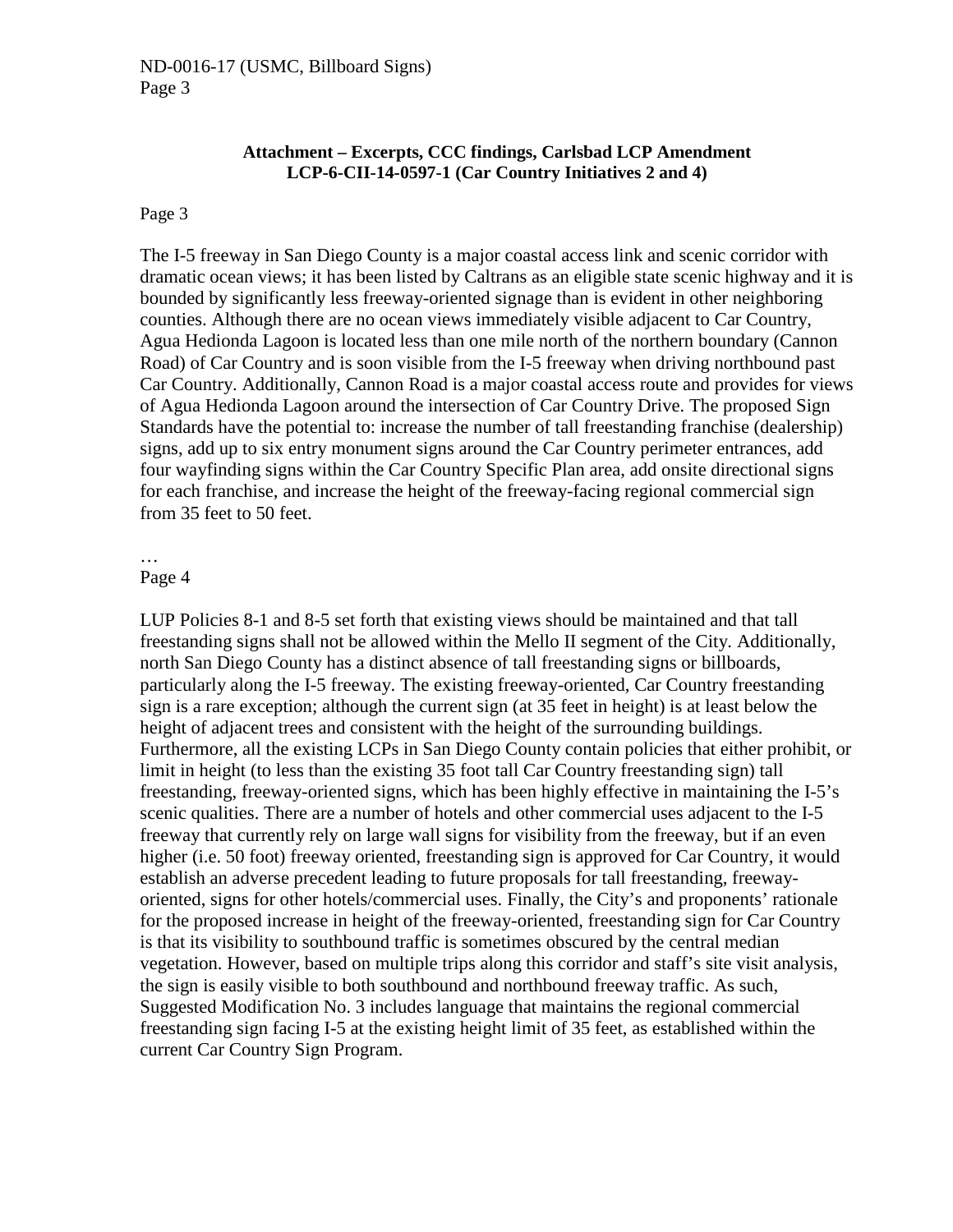#### ND-0016-17 (USMC, Billboard Signs) Page 4

#### Page13

As is the case with revisions to other sign programs or sign ordinances, the Commission is typically concerned with the potential for the proposed revisions to result in impacts to coastal views, scenic resources, and community character. Car Country is bounded by the Interstate 5 (I-5) freeway to the west and Cannon Road to the north, while signage located along Paseo del Norte is also sporadically visible to predominantly northbound, but also southbound, traffic on the I-5. The I-5 freeway in San Diego County is a major coastal access linkage and scenic corridor with dramatic ocean views; it has been listed by Caltrans as an eligible state scenic highway, with significantly less freeway-oriented signage than is evident in other neighboring counties. Although there are no ocean views immediately visible adjacent to Car Country, Agua Hedionda Lagoon is located less than one mile north of the northern boundary (Cannon Road) of Car Country and is soon visible from the I-5 freeway when driving northbound past Car Country. Given the scenic value of the Agua Hedionda Lagoon, adding additional signage that is visible from the I-5, or increasing the height of the freeway-oriented sign, in such close proximity would provide a stark contrast to the natural beauty of the lagoon. Additionally, Cannon Road is a major coastal access route and provides for views of Agua Hedionda Lagoon around the intersection of Car Country Drive.

When first approved, the certified Car Country Sign Program allowed for greater flexibility and deviation from the citywide Sign Ordinance and the coastal sign standards established under Policy 8-5 of the Mello II LUP. This is due to the uniqueness of Car Country, in that it is the only location within the City of Carlsbad where multiple car dealerships are concentrated into an auto mall. Two of the major deviations from Policy 8-5 already incorporated into the Specific Plan are the allowance for tall freestanding signs and off-premise signs. The existing Car Country Sign Program permits one freestanding sign per lot of up to 35 feet in height, including one freestanding sign which may be oriented to I-5. However, the proposed revisions to the sign program would involve allowing either an additional freestanding sign (of up to 35 feet in height), monument sign (of up to 8 feet in height) or wall sign per lot when more than one dealership (franchise) is located on the same lot. Therefore, for lots with more than one dealership located thereon, up to two 35 foot high freestanding signs could be located on those lots and be visible from the I-5 – adding to visual clutter of signage when viewed from both sides of the freeway. This provision would also further the sign program's deviation from LUP Policy 8-5's sign standards, in that the number of tall freestanding signs could potentially double at certain locations.

… North San Diego County has a distinct absence of tall freestanding signs or billboards, particularly along the I-5 freeway. The existing freeway-oriented, Car Country freestanding sign is a rare exception; although the current sign (at 35 feet in height) is at least below the height of adjacent trees and consistent with the height of the surrounding buildings. The overwhelming majority of LCPs in San Diego County contain policies that either prohibit, or limit in height (to less than the existing 35 foot tall Car Country freestanding sign) tall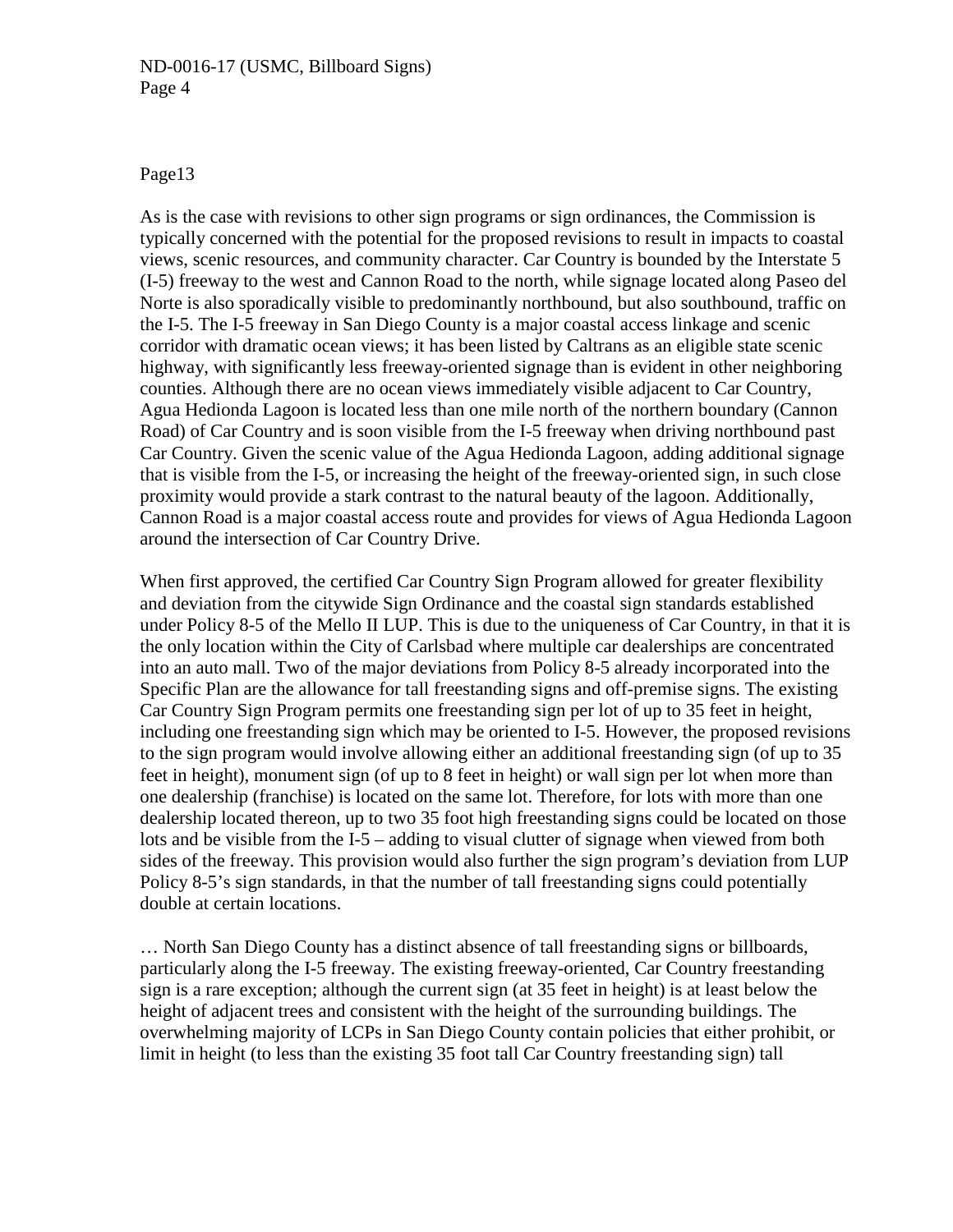freestanding, freeway-oriented signs, which has been highly effective in maintaining the I-5's scenic qualities. Notably, there are a number of hotels and other commercial uses adjacent to the I-5 freeway that currently rely on large wall signs for visibility from the freeway. However, if an even higher (i.e. 50 foot) freeway-oriented, freestanding sign is approved for Car Country, it would establish an adverse precedent leading to future proposals for tall freestanding, freeway-oriented, signs for other hotels/commercial uses. …

Over proliferation of signage within the Coastal Zone portion of Carlsbad is minimal, but Car Country's existing sign program currently allows for less restrictive sign controls than for other commercial uses. Therefore, the proposed revisions to the sign program represent a potential for coastal resource impacts in the Coastal Zone, through direct view blockage or general visual blight associated with the construction of more freestanding signs, off-site signage, and a taller freeway-oriented, freestanding sign which is inconsistent with the City's LCP.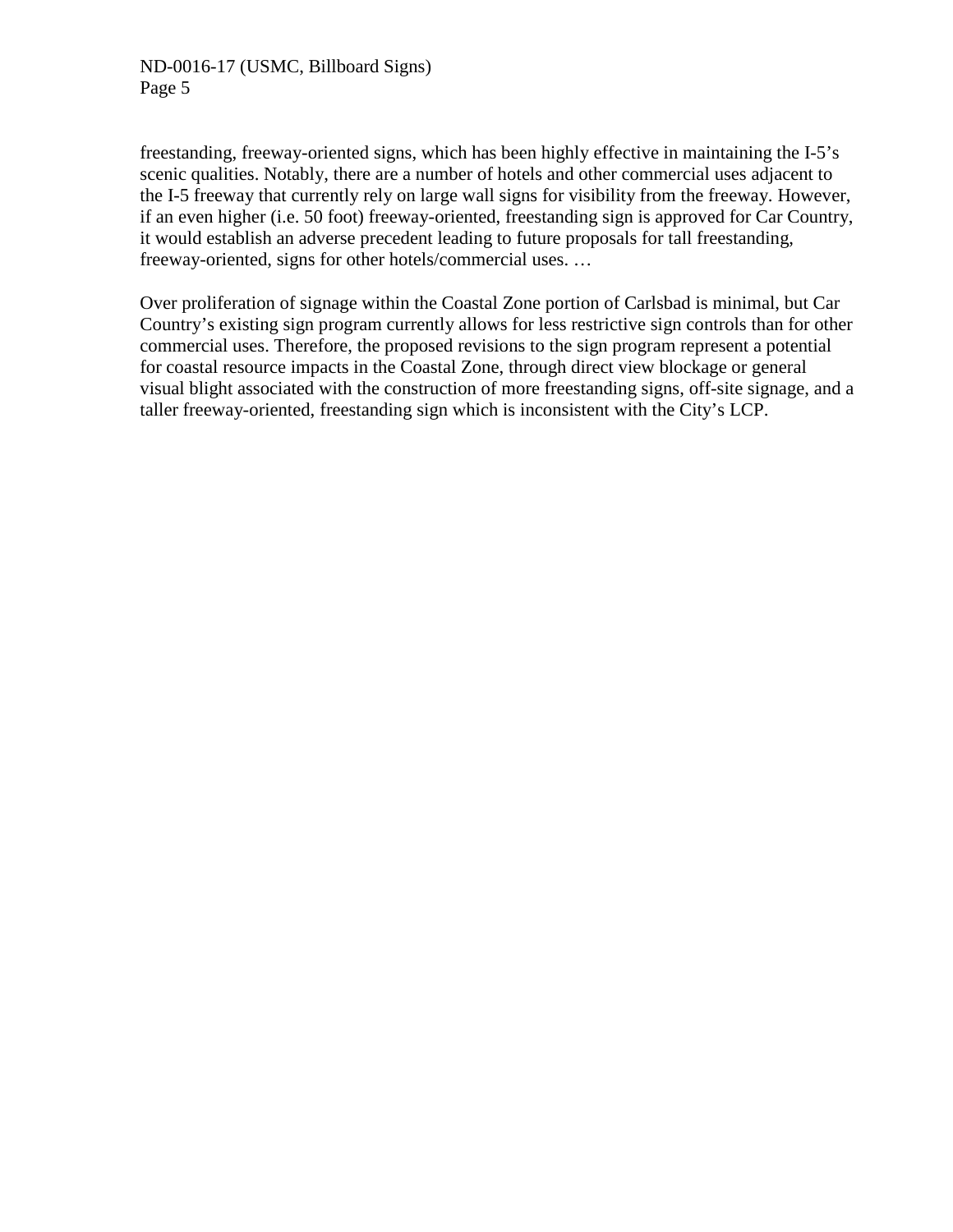45 FREMONT, SUITE 2000 SAN FRANCISCO, CA 94105- 2219 VOICE (415) 904- 5200 FAX ( 415) 904- 5400 TDD (415) 597-5885



August 7, 2017

Patrick J. Rutten Southwest Region Supervisor NOAA Restoration Center 777 Sonoma Avenue, Room 219-A Santa Rosa, CA 95404-6528

Subject: Negative Determination ND-0018-17 (Temporary Sandbag Weir in Butano Channel and Manual Breaching of Pescadero Creek Lagoon Sandbar, Pescadero Marsh Natural Preserve, San Mateo County)

Dear Mr. Rutten:

The Coastal Commission staff has reviewed the above-referenced negative determination for two habitat conservation projects in Pescadero Marsh Natural Preserve. NOAA-RC proposes to install a temporary sand bag weir in the Butano Channel and manually breach the Pescadero Creek Lagoon sandbar to assist in maintaining water quality and reducing the likelihood of fish kills in the lagoon.

The first project is the hand-construction of a temporary and permeable sand bag weir in the Butano Channel (an artificially constructed channel draining Butano Marsh), adjacent to the existing footbridge over the channel. The weir is designed to slow the release of anoxic water from Butano Marsh that contributes to and/or causes fish kills in downstream Pescadero Lagoon when the lagoon sandbar is breached and water rapidly drains out of Butano Marsh. The weir is designed for a maximum height of 6.5 feet with its crest elevation set at 7.1 feet average high high tide. The width of the weir is 15 feet at the base and two feet at the crest. It will span the 60 foot-wide channel and rest on a 900 square-foot geotextile fabric foundation. Sand bags will be delivered to the site using wheelbarrows on existing trails. One or two 2-inch diameter pipes will extend through the lower end of the weir to allow constant, slow transfer of water from Butano Marsh to Pescadero Lagoon. In addition, water will spill over the weir crest when the water surface of the lagoon reaches 7.1 feet elevation. This spill event is expected to increase aeration of water flowing out of Butano Marsh and into Pescadero Lagoon.

The weir is designed to be easily modified depending on how it operates and its effectiveness in controlling the outflow and slow the entry of low quality anoxic water from Butano Marsh into Pescadero Lagoon. NOAA-RC will monitor the hydraulic performance of the weir and drain pipes as well as water quality in the marsh, channel, and lagoon. If adverse effects from the weir are detected, adjustments to or removal of the weir will be undertaken. Short-term constructionrelated impacts on vegetation and water quality are expected to be minimal and less than significant, and a qualified biologist will be on-site during sandbag placement. Installation of the proposed weir would occur over two days in either early or late August 2017 during a negative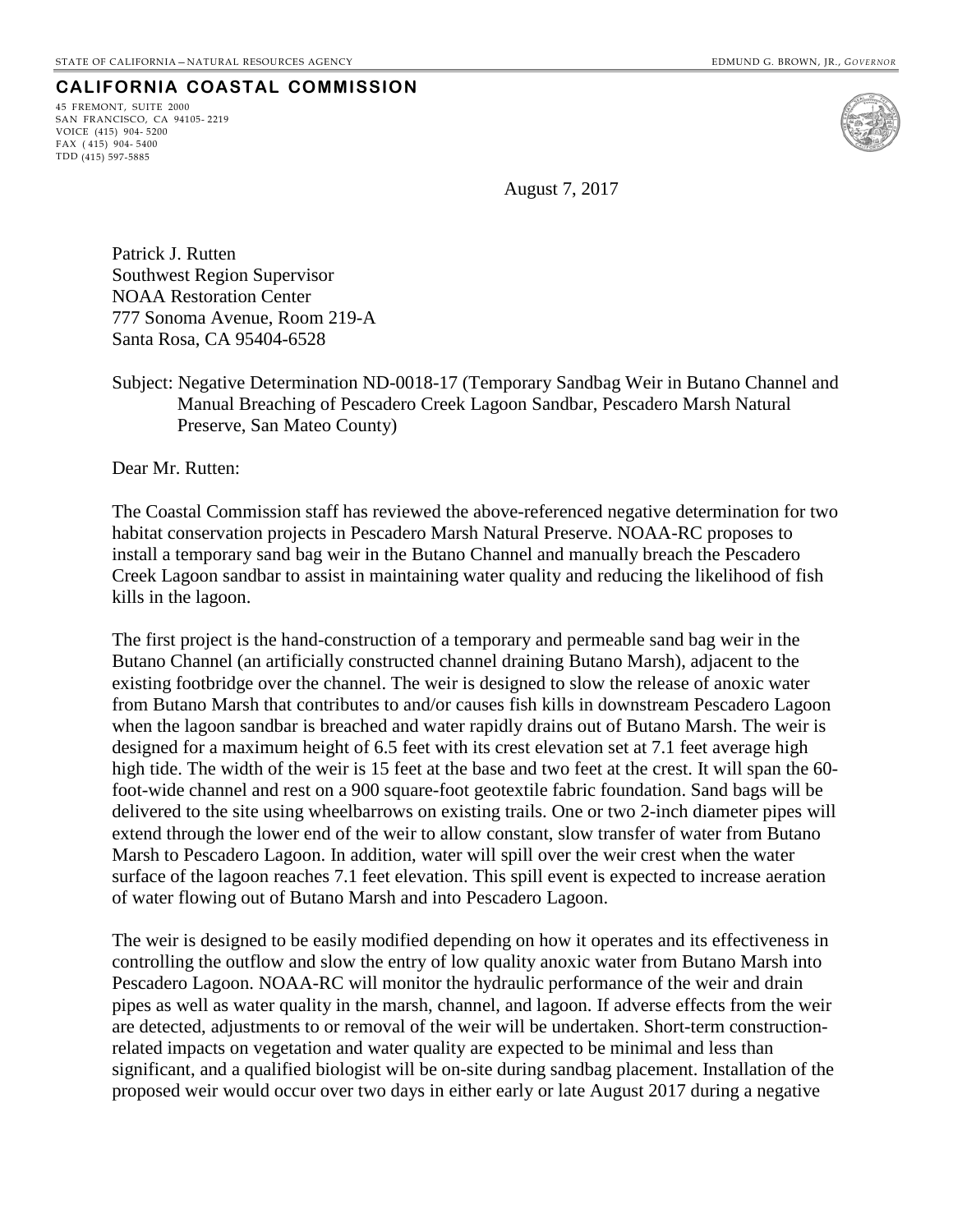tide and before the sandbar closes off Pescadero Lagoon to tidal flows. The weir will be removed from Butano Channel after the lagoon sandbar is breached.

The second project will closely mimic previously proposed sandbar breaching projects at Pescadero Lagoon concurred with by the Executive Director in four negative determinations submitted by NOAA-RC (ND-0029-15, ND-0046-14, ND-0221-13, and ND-037-12). As a result of the October 2012 manual breaching project, no fish kills were observed in the lagoon for the first time since 2000. However, proposed manual breachings of the sandbar in the latter months of years 2013 through 2016 were not implemented due to conditions in the estuary not conducive to manual breaching of the sandbar. Fish kills were then observed in the lagoon after natural breaching of the sandbar took place in February and December 2014, December 2015, and November 2016. Therefore, based on the absence of a fish kill in the lagoon after the successful manual breaching of the sandbar in 2012, NOAA-RC proposes to again make preparations for up to two manual breaches of the sandbar between late August and early December 2017. If implemented, this action, in combination with the temporary weir described above, would help to maintain water quality in the lagoon and reduce the likelihood of a fish kill.

NOAA-RC states that the sandbar has historically formed anywhere from 200 feet west to 100 feet east of the Highway 1 bridge across the mouth of the lagoon, but that in recent years the sandbar formed west of the bridge. In order to breach the lagoon sandbar this year, NOAA-RC will again use an excavator and hand labor to cut a pilot channel in the shape of a "V" and angled to the northwest across the sandbar to minimize the potential for surf and/or wave run-up to collapse the channel. Excavated sand would be spread and smoothed adjacent to the channel to minimize visual impacts. Based on current conditions at the sandbar, NOAA-RC anticipates that the pilot channel will be approximately 75 feet long, three feet wide, and one foot below the lagoon water surface elevation, and the channel will extend from the edge of the lagoon to the ocean. NOAA-RC expects to excavate the pilot channel and open the sandbar between late August and early December. The actual breaching of the sandbar would occur when a sand plug at the lagoon end of the channel is removed during an incoming mean high-high tide. In addition and to the extent feasible, the proposed breach will be timed to occur with a forecasted rain event in order to decrease salinity, reduce stratification, and provide oxygenated water to the lagoon. Should the sandbar reform, one additional breaching could possibly be implemented (if water quality monitoring supports that action), it would follow the same procedures as the first breaching, and would likely occur within 30 days after lagoon closure.

NOAA-RC believes that absent the proposed weir placement and manual breaching project, the sandbar will breach naturally due to the existing volume and elevation of the lagoon, and that the subsequent degradation in lagoon water quality will result in a fish kill. NOAA-RC states that rapid, mixing-induced hypoxia upon breaching of the sandbar is the main cause of the historic fish kills in this lagoon. During late summer and fall, water quality is degraded in the lagoon due to the sandbar closing off tidal flow and reduced freshwater inflow to the lagoon. In addition, a relatively high level of hydraulic head pressure exists between the perched lagoon behind the sandbar and the lower ocean surface. Once the sandbar is naturally breached, the outgoing water velocity and resulting scouring of the lagoon floor is maximized, which facilitates the resuspension of sediments in the lagoon. The rapidly increasing biological oxygen demand of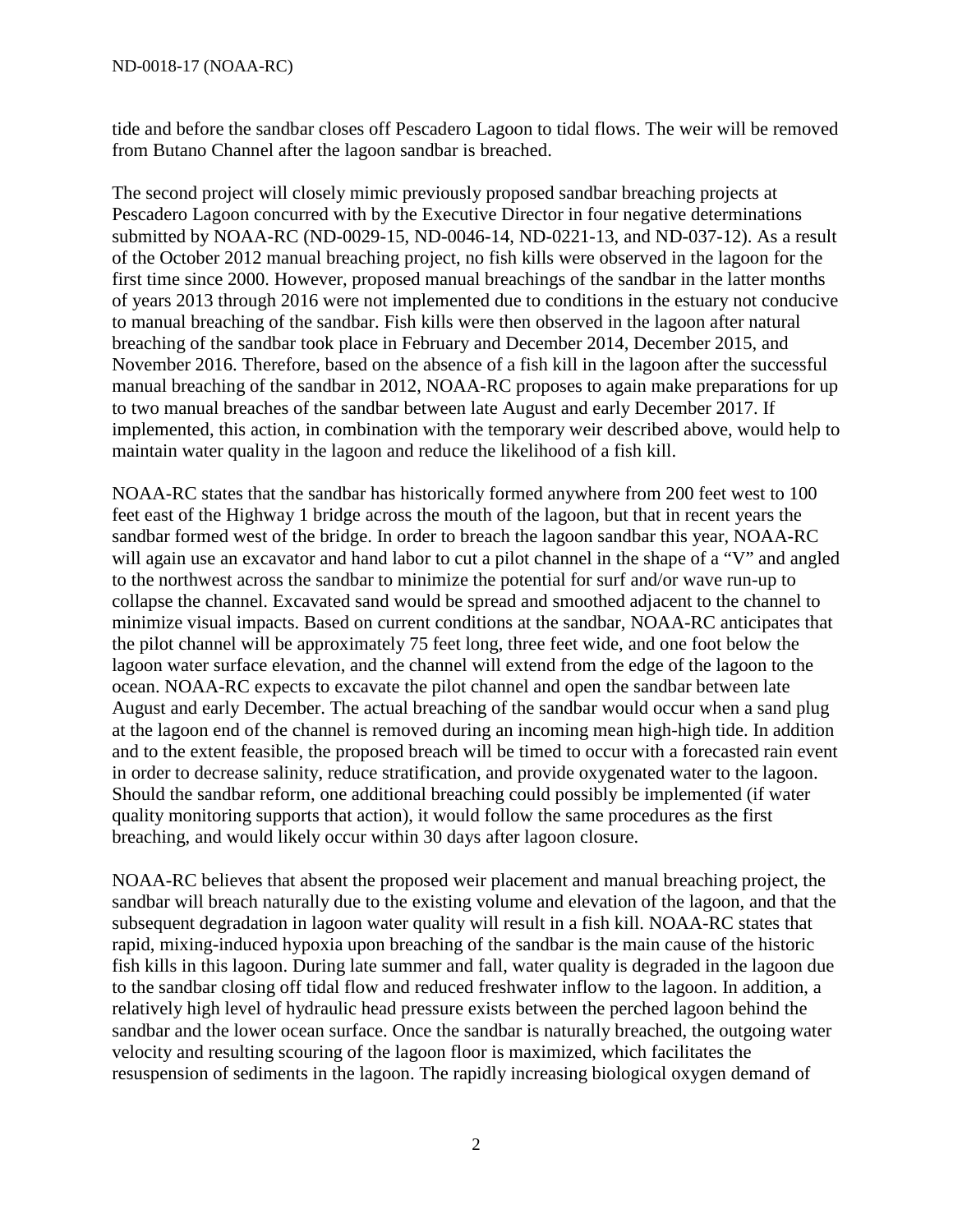those sediments on dissolved oxygen levels in the lagoon quickly leads to the death of steelhead and other fish and marine invertebrates in the lagoon.

NOAA-RC does not expect the proposed project to create direct adverse effects on marine resources or habitat, and in particular does not expect juvenile steelhead residing in the lagoon to be flushed out to the ocean because the velocity of the outflow during the breach is expected to be below the swimming threshold of juvenile steelhead in the lagoon. The project will slightly reduce lagoon volume and the lagoon will drain slowly to an equilibrium level. The main factor in lagoon scouring from outflow is hydraulic head; during the proposed breach, head pressure will be minimized as the breach will occur during an incoming high tide. As a result, there will be reductions in velocity, scour, resuspension of sediment, and biological oxygen demand. The project includes numerous avoidance and minimization measures and best management practices to protect sensitive habitat and species. Pre- and post-project water quality data collection (dissolved oxygen, salinity, temperature, and pH) at multiple locations and times (beginning when the sandbar forms and extending through the time the sandbar reforms and is breached naturally) is a key element of the proposed project. NOAA-RC will submit a water quality monitoring report to the Commission staff upon the conclusion of the breaching event(s). Water surface elevations will be measured before and after breaching at several of the water quality monitoring sites. Aquatic species will be monitored by the CDFW via beach seining effort preand post-breach to determine change in species composition and relative abundance and size/age classes of fish present.

The proposed project will be authorized by the U.S. Army Corps of Engineers, and consultations with the U.S. Fish and Wildlife Service (USFWS) and National Marine Fisheries Service (NMFS) pursuant to Section 7 of the federal Endangered Species Act will be completed prior to project implementation. NOAA-RC will also obtain a Clean Water Act Section 401 certification from the San Francisco Bay Regional Water Quality Control Board, and a Right-of-Entry permit from the California Department of Parks and Recreation (CDPR) prior to the start of construction. NOAA-RC states in its negative determination that an additional goal of this project is to obtain information that may be useful in working towards the conservation and recovery of listed species and other aquatic biota dependent on a healthy aquatic ecosystem in the Pescadero Marsh Preserve. The proposed project has been coordinated with the California Department of Fish and Wildlife (CDFW) and the CDPR in an effort to help evaluate, guide, and determine a long-term solution for improving the function of the lagoon ecosystem. The proposed project is designed to help shape a long-term study currently under development by the NMFS, USFWS, CDFW, and CDPR for management of all species dependent upon a functioning lagoon.

NOAA-RC has again concluded that a targeted, science-based manual breach, along with placement of the temporary weir, will protect and conserve steelhead and are necessary activities until a lagoon-wide restoration plan is developed and receives support from all of the aforementioned agencies. NOAA-RC reports in the subject negative determination that the San Mateo County Resource Conservation District is applying for a State Coastal Conservancy Proposition 1 grant and a USFWS grant to complete a restoration plan for the Pescadero Marsh Preserve. However, until such a restoration plan is developed and implemented, the Commission staff recommends that NOAA-RC, after completion of the proposed manual breaching events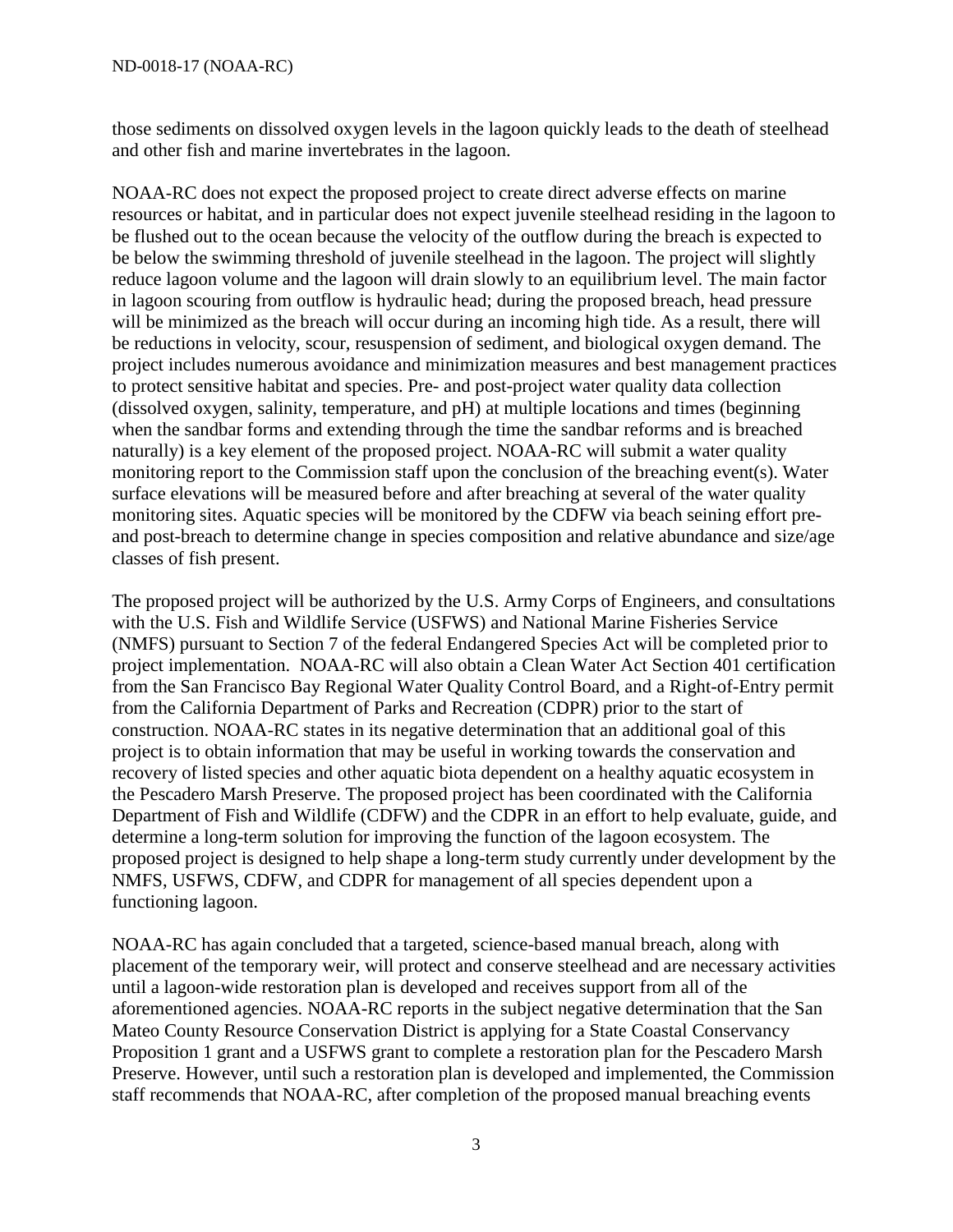between August and December 2017, prepare and submit to the Commission staff a report which evaluates any potential impacts to the tidewater goby, California red-legged frog, and San Francisco garter snake (all of which are found in Pescadero Lagoon) which may have occurred from the proposed manual breach of the sandbar in 2017. NOAA-RC has agreed to prepare and submit this report to the Commission staff, along with the aforementioned post-project water quality monitoring report.

In conclusion, the Commission staff **agrees** that the proposed temporary sandbag weir in Butano Channel and the manual breaching of the sandbar at Pescadero Lagoon up to two times between late August and December 2017 will not adversely affect coastal resources. The proposed weir is expected to reduce the potential for adverse water quality impacts and fish kills in Pescadero Lagoon arising from the rapid release of anoxic water in Butano Marsh upon the breaching of the Pescadero Lagoon sandbar. The proposed manual breaching is similar to one successfully implemented at this location in late 2012 (ND-037-12) and to breachings proposed but not implemented in 2013 (ND-0221-13), 2014 (ND-0046-14), and 2015 and 2016 (ND-0029-15). The proposed breaching and sandbag weir projects are designed to maintain sufficient water quality in the lagoon to reduce the likelihood of fish kills, an annual event which occurred immediately after the natural breaching of the sandbar in the 11 years prior to the 2012 project and again in early years 2014-2016. The proposed project includes avoidance and minimization measures to protect sensitive habitat and species, and pre- and post-project water quality data collection and analysis. The information obtained from this project will further assist NOAA-RC and other federal and state agencies in developing a long-term program to eliminate fish kills while protecting other sensitive species and habitats at the Pescadero Marsh Preserve. We therefore **concur** with your negative determination made pursuant to 15 CFR 930.35 of the NOAA implementing regulations. Please contact Larry Simon at (415) 904-5288 should you have any questions regarding this matter.

Sincerely,

marke

 JOHN AINSWORTH Executive Director

cc: CCC – North Central Coast District California Department of Parks and Recreation California Department of Fish and Wildlife San Francisco Bay RWQCB National Marine Fisheries Service U.S. Fish and Wildlife Service U.S. Army Corps of Engineers San Mateo County Resource Conservation District Committee for Green Foothills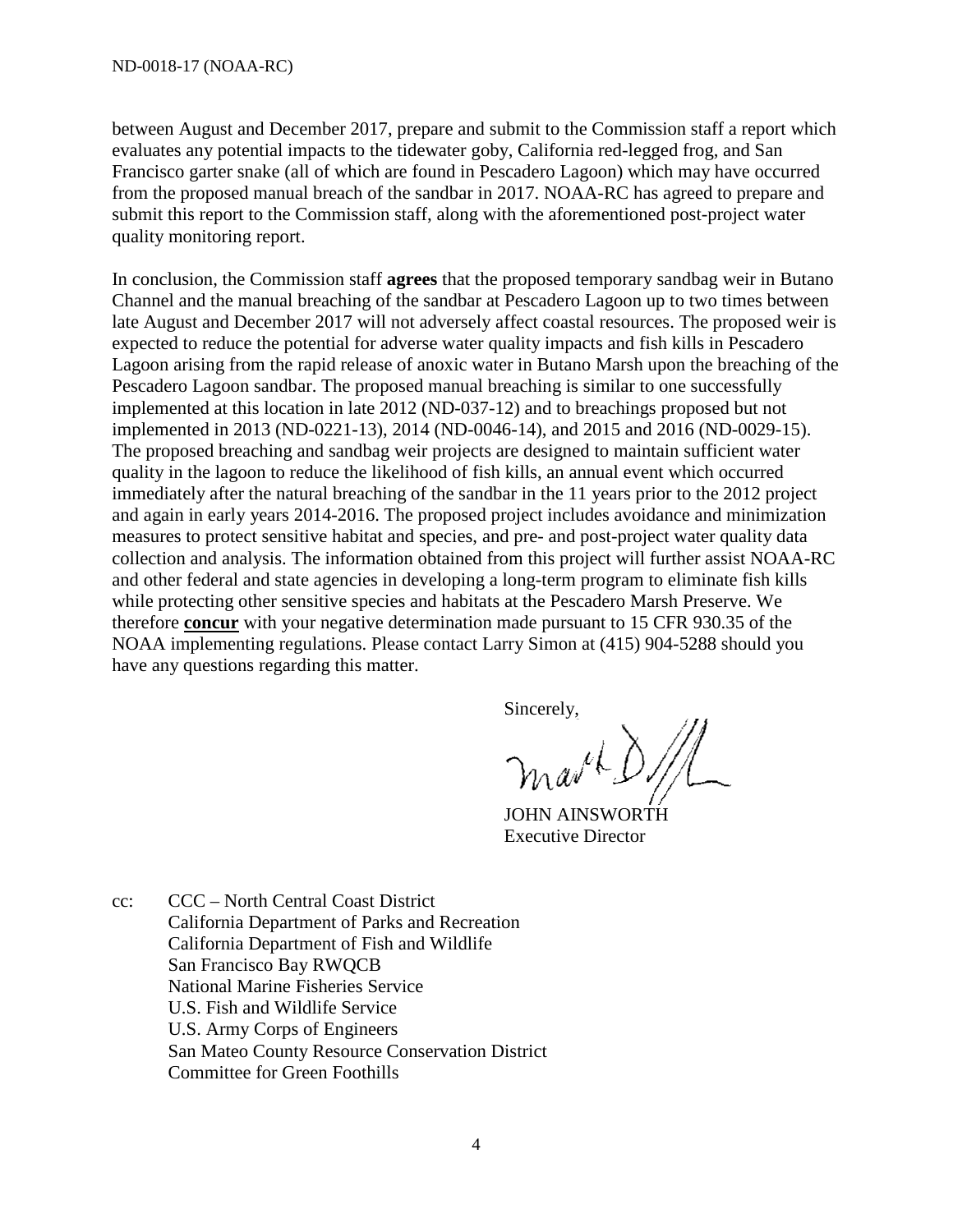45 FREMONT, SUITE 2000 SAN FRANCISCO, CA 94105- 2219 VOICE (415) 904- 5200 FAX ( 415) 904- 5400 TDD (415) 597-5885



August 30, 2017

Captain C.D. Janke Commanding Officer Naval Base Ventura County 311 Main Road, Suite 1 Point Mugu, CA 93042-5033

Subject: Negative Determination ND-0022-17 (Laguna Road Bank Erosion Repair, Naval Base Ventura County, Point Mugu, Ventura County)

Dear Captain Janke:

The Coastal Commission staff has reviewed the above-referenced negative determination. The Navy proposes to repair an eroding embankment alongside Laguna Road where it crosses Mugu Lagoon. Tidal erosion has exposed a segment of buried water pipeline and threatens to undercut the roadway, which is critical for operations and vehicle access at Naval Base Ventura County (NBVC). The project includes rebuilding the 75-foot-long stretch of eroded shoreline, reburying the water pipeline, and protecting the rebuilt embankment from further erosion. The eroded area will be backfilled and compacted with 88 cubic yards of imported soil from existing and approved stockpiles on NBVC. Filter fabric will be placed across the new slope and then covered to a depth of 1.5 feet with approximately 57 cubic yards of cobblestone riprap. Construction activity is expected to take 21 days and will occur during low tides to minimize potential impacts to water quality. There is no proposed in-water construction activity. The upper portion of the project site is covered with iceplant and the eroded embankment face is bare soil. The lowest part of the face is inundated only during high tides. Approximately 1/3 of the work area is located below the high tide line, which is needed in order to reconstruct a stable base for the existing roadway embankment. As a result the project will temporarily affect 0.02 acres of unvegetated intertidal mudflat during the short construction period. Best management practices will be implemented to minimize impacts to water quality during construction. Potential impacts to federally-listed species present in Mugu Lagoon will be avoided by implementing the environmental protective measures required within the *Programmatic Biological Opinion for NBVC Point Mugu* (PBO 1-8-99-F-24).

In April 1997 the Commission concurred with consistency determination CD-021-97 for installation of two sections of riprap on both sides of Laguna Road immediately north of the subject project site. The length of riprap was 75 feet on the east side and 105 feet on the west side, and involved placing 567 cubic yards of rock over a total area of 0.06 acres. The Commission found that the 1997 project was an allowable use, was the least damaging feasible alternative to protect the existing roadway, and included measures to minimize adverse impacts on water quality and sensitive habitat. Under the federal consistency regulations (15 CFR Section 930.35(a)), a negative determination can be submitted for an activity "which is the same or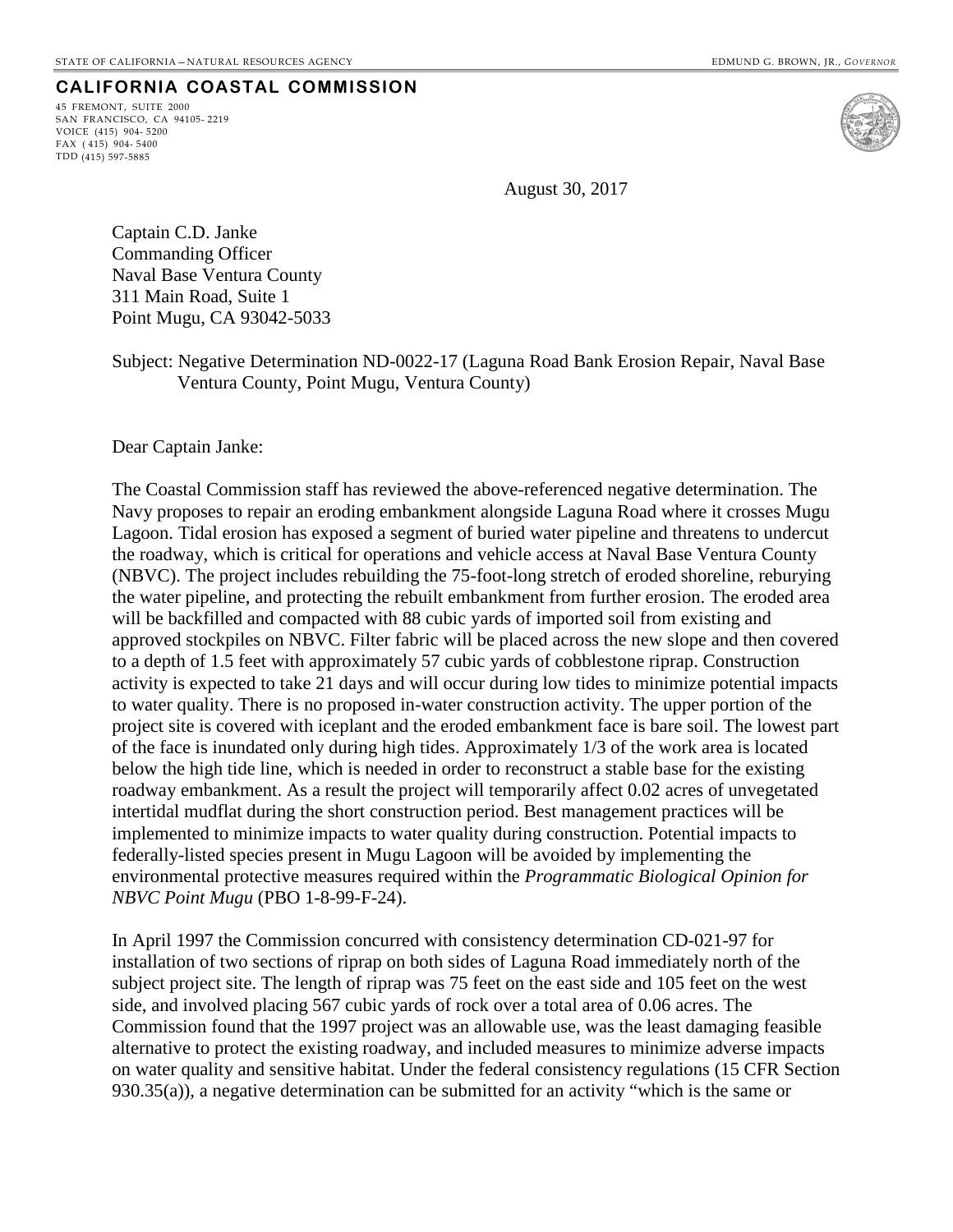ND-0022-17 (Navy) Page 2

similar to activities for which consistency determinations have been prepared in the past." The proposed project is similar to the previous Laguna Road erosion protection project previously concurred with by the Commission. We therefore **concur** with your negative determination made pursuant to 15 CFR Section 930.35 of the NOAA implementing regulations. Please contact Larry Simon at (415) 904-5288 should you have any questions regarding this matter.

Sincerely,

march

 (for) JOHN AINSWORTH Executive Director

cc: CCC – South Central Coast District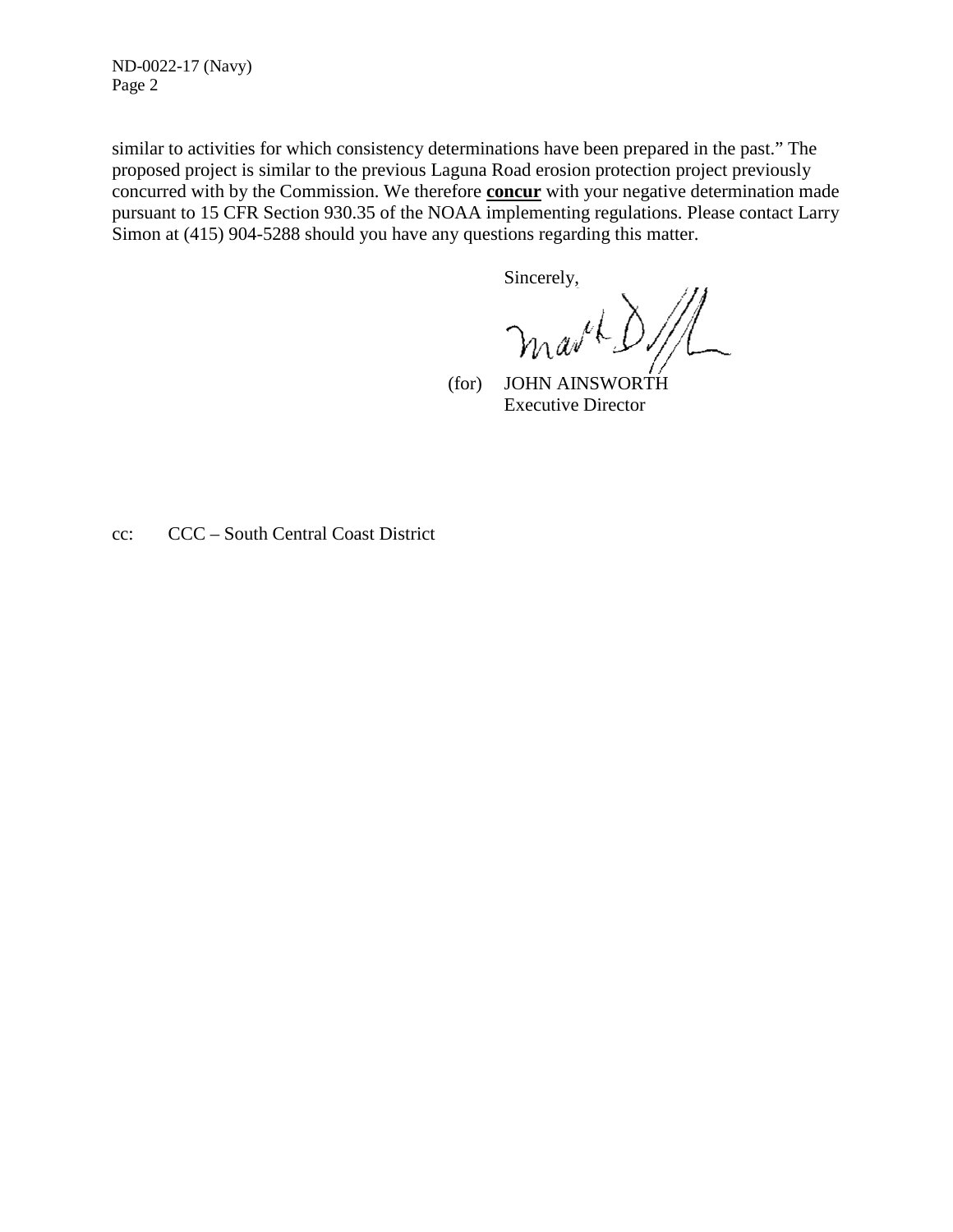45 FREMONT, SUITE 2000 **SAN FRANCISCO, CA 94105-2219** VOICE (415) 904-5200 FAX (415) 904-5400 TDD (415) 597-5885



September 5, 2017

Deb McKay NEPA and Coastal Coordinator Navy Region Southwest 937 N. Harbor Drive, Box 81 San Diego, CA 92132

Subject: Negative Determination ND-0023-17 (Replace and upgrade the stormwater conveyance system adjacent to Buildings 90 and A44, Naval Base Point Loma, San Diego)

Dear Ms. McKay:

The Coastal Commission staff has reviewed the above-referenced negative determination. The Navy proposes to replace and upgrade the existing stormwater pipeline conveyance system located west of and across Cabrillo Memorial Drive adjacent to Buildings 90 and A44 at Naval Base Point Loma. The project includes: (1) replacing the existing and separate northern and southern stormwater pipelines and connecting them together at the toe of the slope just west of Cabrillo Memorial Drive; (2) replacing three existing and installing two new catch basing along the pipeline routes; (3) constructing a new headwall and riprap energy dissipater at the western downslope terminus of the stormwater conveyance system; (4) installing concrete poured-inplace retaining walls at four pipeline segments on steep slopes to ensure stability of repaired slopes; and (5) repairing erosion and filling sinkholes caused by the existing deteriorated stormwater conveyance system by filling, grading, and revegetating to match adjacent slopes.

Construction best management practices will be implemented to minimize impacts to water quality, maintain slope stability, and minimize soil erosion on the steep slopes of the project area. While construction is scheduled to occur outside the California gnateatcher nesting season, should construction extend into the nesting season the Navy will informally consult with the U.S. Fish and Wildlife Service to determine whether protective measures are required to protect the gnatcatcher and its habitat. While Cabrillo Memorial Road through Naval Base Point Loma is the primary public access route to Cabrillo National Monument, there is no planned closure or impact to vehicle traffic on the roadway during the six-month construction period scheduled to begin in September 2017.

In conclusion, the Commission staff agrees that the proposed upgrades to the stormwater conveyance system and repairs to eroded areas adjacent to the system will not adversely affect coastal resources, but rather will reduce ongoing soil erosion and associated impacts to water quality. We therefore concur with your negative determination made pursuant to 15 CFR 930.35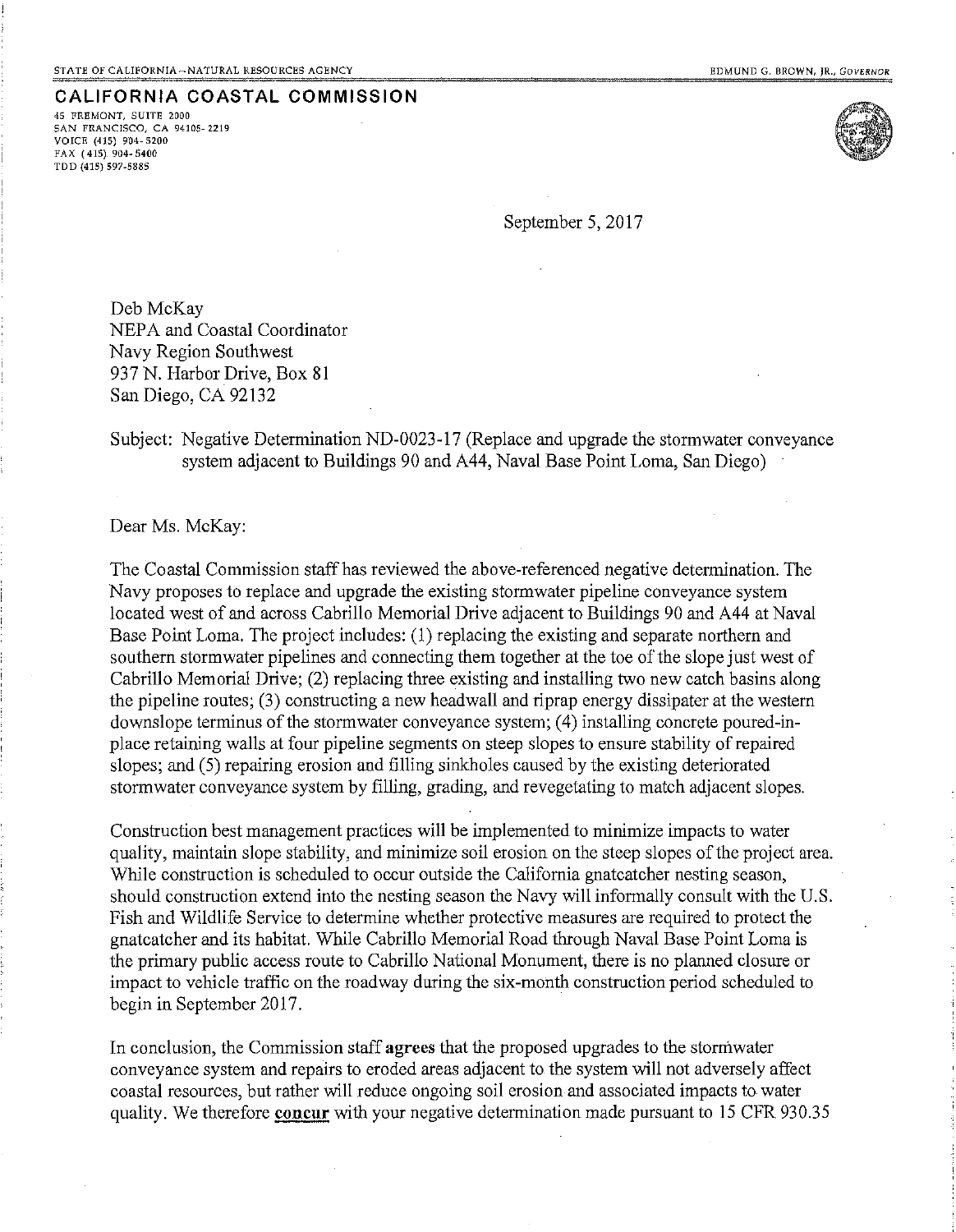ND-0023-17 (Navy) Page 2

of the NOAA implementing regulations. Please contact Larry Simon at (415) 904-5288 should you have any questions regarding this matter.

Sincerely, ans  $(f_{0}\cap)$ ∕<br>RTH **JOHN** 

**Executive Director** 

CCC - San Diego Coast District  $cc$ :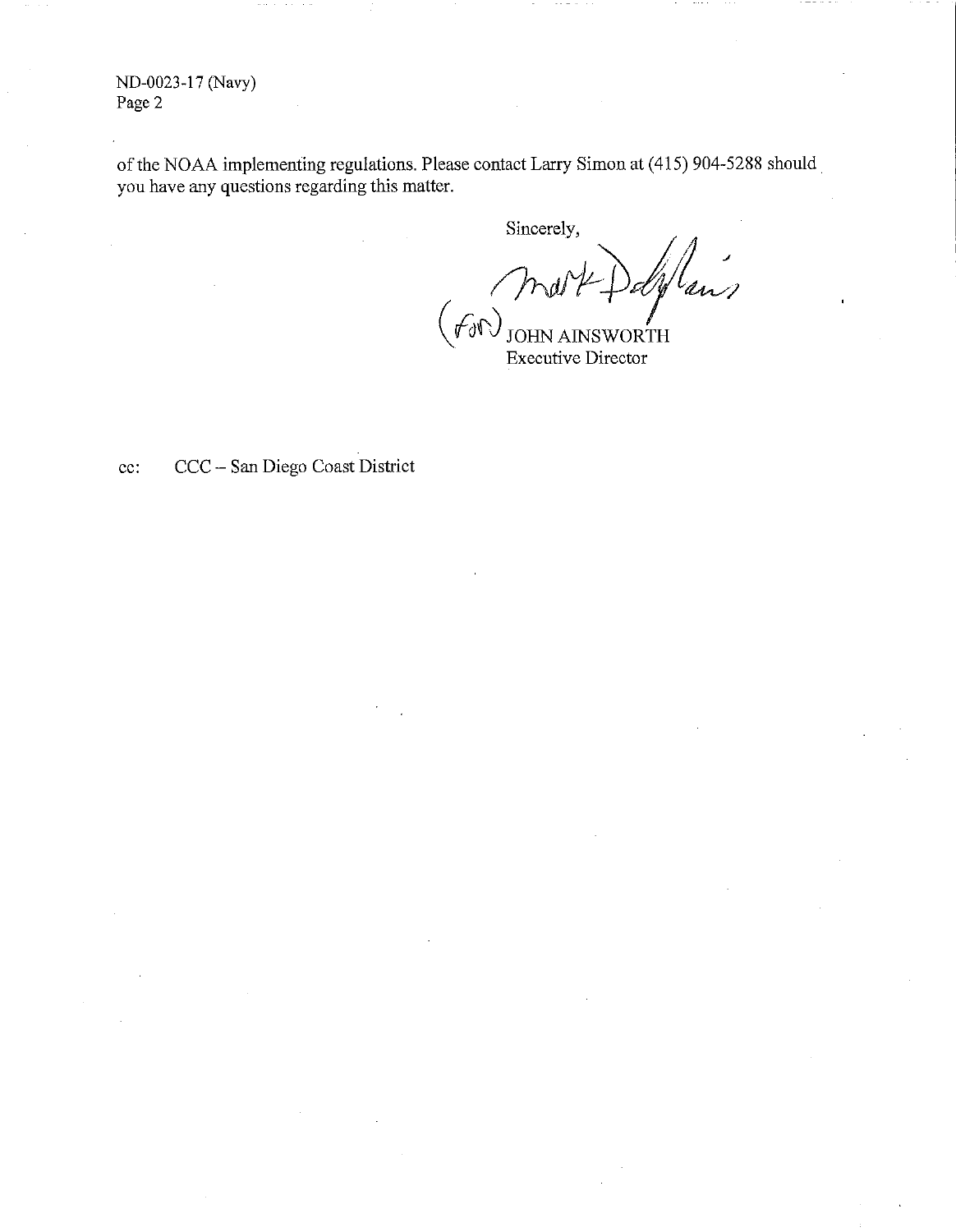45 FREMONT, SUITE 2000 SAN FRANCISCO, CA 94105- 2219 VOICE (415) 904- 5200 FAX ( 415) 904- 5400 TDD (415) 597-5885



August 10, 2017

Christine Boudreau Boudreau Associates LLC 327 Jersey Street San Francisco, CA 94114

Re: **NE-0007-17,** No Effects Determination, San Francisco Recreation and Parks Dept., disposal at SF-8 of material dredged from San Francisco Bay

Dear Ms. Boudreau:

The City of San Francisco, Recreation and Parks Department has submitted a "no effects" determination for SF-8 disposal of approximately 7,019 cubic yards of material being dredged from the San Francisco Marina West Basin Entrance Channel. SF-8 is an EPA-authorized dredged material disposal site, located approximately 3 miles offshore of Ocean Beach, San Francisco. The material has been tested and is suitable for aquatic and beach disposal. The Commission is not reviewing the dredging itself, nor the disposal of any remaining sediments; those aspects of the project come under the CZMA purview of the San Francisco Bay Conservation and Development Commission (BCDC).

The suitability of the material for aquatic and littoral disposal was reviewed by BCDC and the other agencies comprising the interagency Dredge Materials Management Office (DMMO), which was set up to review San Francisco Bay dredging activities. The DMMO recommended beneficial reuse, and disposal at SF-8 has historically been considered beneficial reuse by the DMMO, and by the Commission as consistent with the Coastal Act, because sand disposed at SF-8 nourishes the littoral system at Ocean Beach in San Francisco. The Commission staff has concurred with numerous disposals of clean sandy material at SF-8 in its review of previous San Francisco Bay dredging/disposal cases, including NE-0015-16, NE-0008-15, NE-005-14, NE-027-11, NE-044- 10, NE-45-09, NE-025-08, and NE-024-07, ND-020-06, NE-075-05, NE-070-05, ND-062-05, ND-012-04, ND-005-03, ND-004-02, ND-43-01, ND-009-01, ND-105-00, ND-018-00, and ND-010- 98, NE-97-96, ND-99-95, and ND-82-94.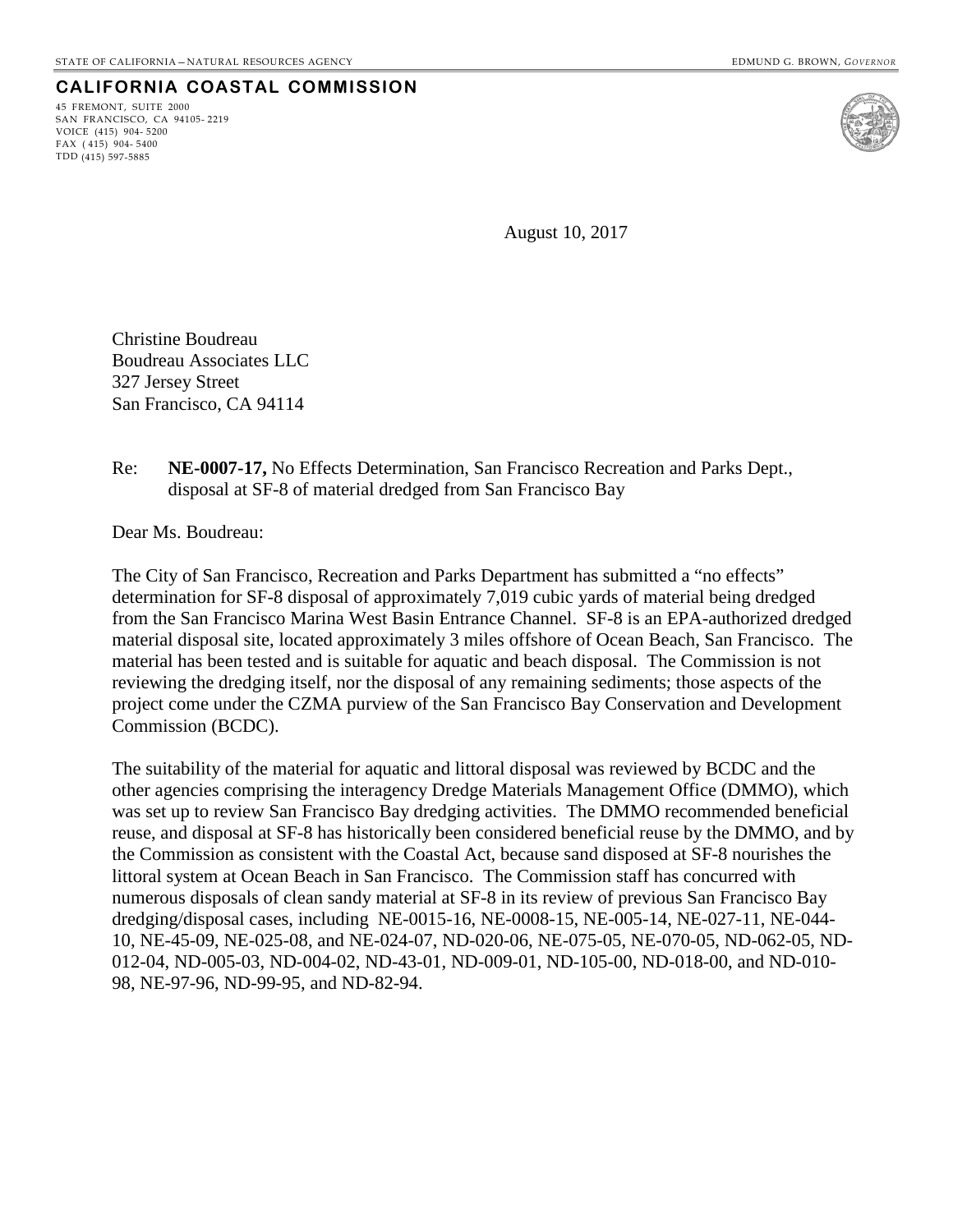In conclusion, the Commission staff agrees that the proposed disposal would not adversely affect coastal zone resources. Accordingly, and consistent with the above-described past reviews, we **concur** with your "no effects" determination. Please contact Mark Delaplaine at (415) 904-5289 if you have any questions.

Sincerely,

بار

 (for) JOHN AINSWORTH Executive Director

cc (electronic copies only):

North Central Coast Office (Nancy Cave, electronic copy only) EPA (Brian Ross, Allan Ota) U.S. Army Corps of Engineers, S.F. District (Mark D'Avignon, James Mazza) City of San Francisco (Scott Grindy, Toks Ajike) BCDC (Brenda Goeden, Anniken Lydon) RWQCB, S.F. Bay Region (Elizabeth Christian)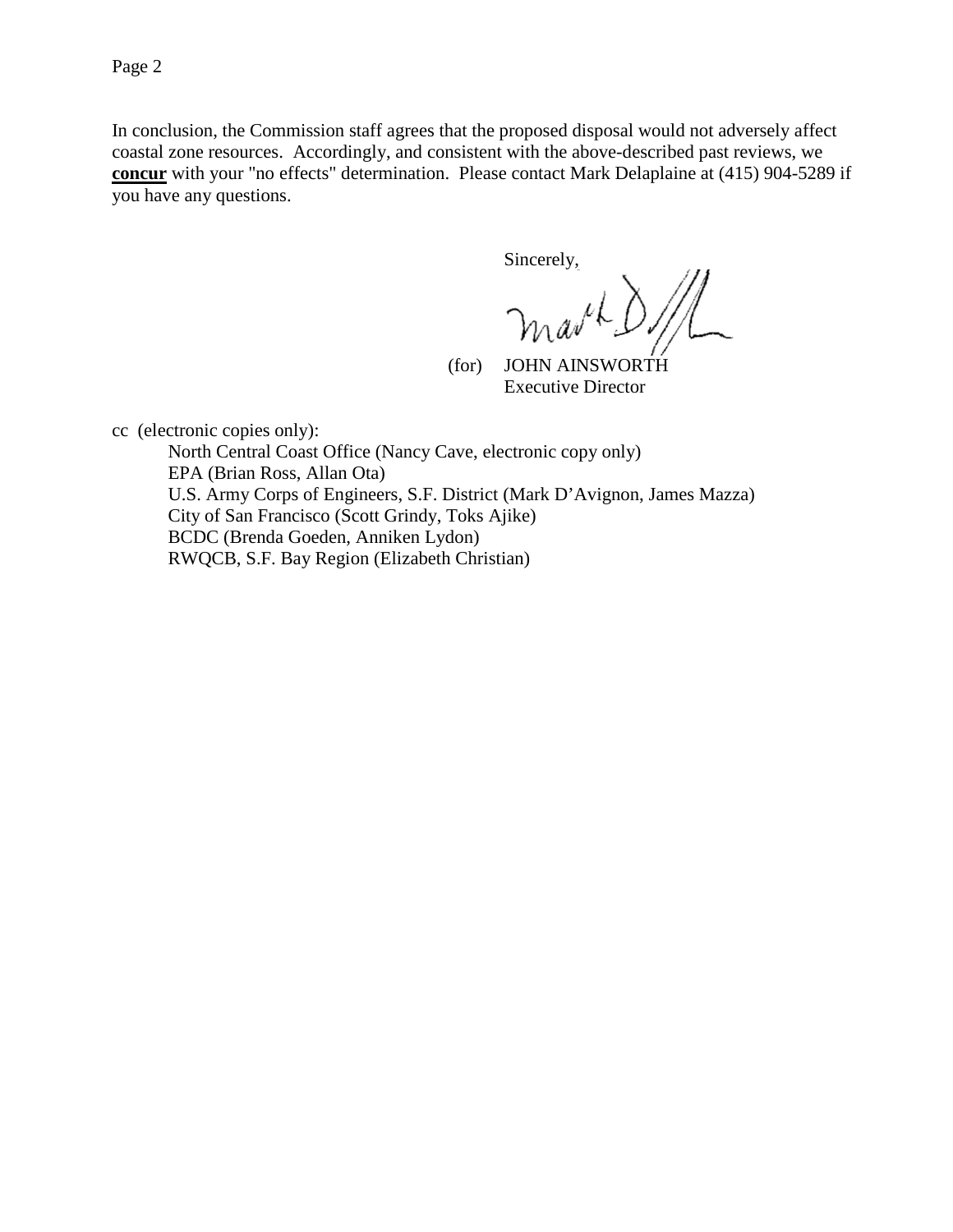45 FREMONT, SUITE 2000 SAN FRANCISCO, CA 94105- 2219 VOICE (415) 904- 5200 FAX ( 415) 904- 5400 TDD (415) 597-5885



August 29, 2017

Don Bristol Don Landeck Phillips 66 San Francisco Refinery 1380 San Pablo Ave. Rodeo, CA 94572-1354

Re: **NE-0008-17,** No Effects Determination, Phillips 66, disposal at SF-8 of material dredged from Rodeo Refinery, San Francisco Bay Area

Dear Mr. Bristol and Mr. Landeck:

The Coastal Commission staff has received the above-referenced "no effects" determination for SF-8 disposal of approximately 3,561 cubic yards of material being dredged at the Phillips 66 Refinery in the San Francisco Bay area in Rodeo (San Pablo Bay). SF-8 is an EPA-authorized dredged material disposal site, located approximately 3 miles offshore of Ocean Beach, San Francisco. The material has been tested and is suitable for aquatic and beach disposal. The Commission is not reviewing the dredging itself, nor the disposal of any remaining sediments; those aspects of the project come under the purview of the San Francisco Bay Conservation and Development Commission (BCDC).

The suitability of the material for aquatic and littoral disposal was reviewed by BCDC and the other agencies comprising the interagency Dredge Materials Management Office (DMMO), which was set up to review San Francisco Bay dredging activities. The DMMO recommended beneficial reuse, and disposal at SF-8 has historically been considered beneficial reuse by the DMMO, and by the Commission as consistent with the Coastal Act, because sand disposed at SF-8 nourishes the littoral system at Ocean Beach in San Francisco. The Commission staff has concurred with numerous disposals of sandy material at SF-8 in its review of previous dredging from the Rodeo Refinery dredging/disposal in the following cases: NE-0009-16, NE-0008-15, NE-005-14, NE-027-11 NE-044-10, NE-45-09, NE-025-08, and NE-024-07.

The Commission staff has also concurred with SF-8 disposal in Corps of Engineers proposals for maintenance dredging of the San Francisco Main Ship Channel (ND-020-06, ND-062-05, ND-012- 04, ND-005-03, ND-004-02, ND-009-01, ND-018-00, and ND-010-98), as well as in other Corps of Engineers and individual San Francisco Bay Ports' dredging activities (NE-070-05, NE-075-05, ND-43-01, ND-105-00, NE-97-96, ND-99-95, and ND-82-94).